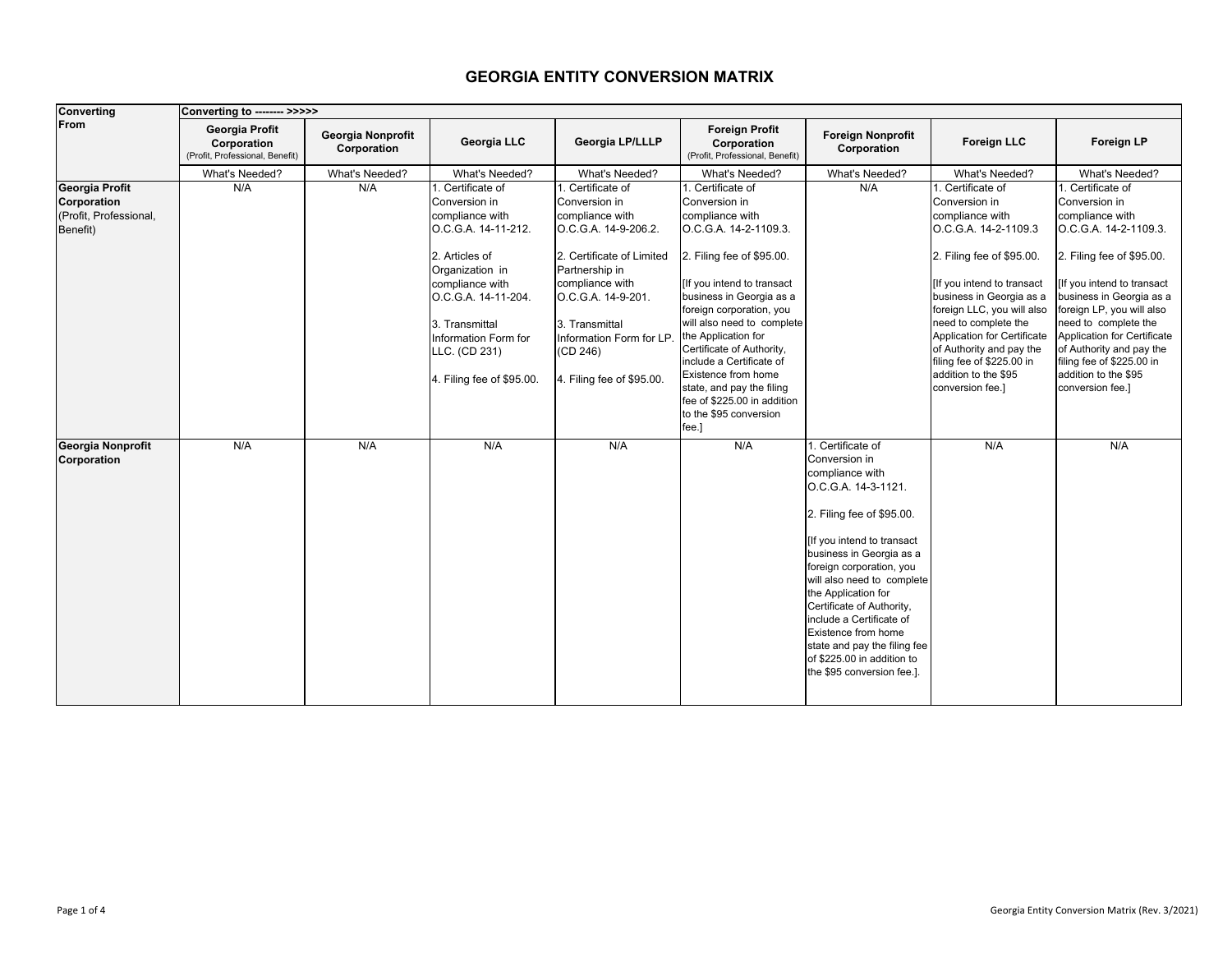| <b>Converting</b> | Converting to -------- >>>>>                                                                                                                                                                                                                                   |                                  |                                                                                                                                                                                                                                                     |                                                                                                                                                                                                                                                             |                                                                                                                                                                                                                                                                                                                                                                                                                                      |                                         |                                                                                                                                                                                                                                                                                                                                                                |                                                                                                                                                                                                                                                                                                                                                               |
|-------------------|----------------------------------------------------------------------------------------------------------------------------------------------------------------------------------------------------------------------------------------------------------------|----------------------------------|-----------------------------------------------------------------------------------------------------------------------------------------------------------------------------------------------------------------------------------------------------|-------------------------------------------------------------------------------------------------------------------------------------------------------------------------------------------------------------------------------------------------------------|--------------------------------------------------------------------------------------------------------------------------------------------------------------------------------------------------------------------------------------------------------------------------------------------------------------------------------------------------------------------------------------------------------------------------------------|-----------------------------------------|----------------------------------------------------------------------------------------------------------------------------------------------------------------------------------------------------------------------------------------------------------------------------------------------------------------------------------------------------------------|---------------------------------------------------------------------------------------------------------------------------------------------------------------------------------------------------------------------------------------------------------------------------------------------------------------------------------------------------------------|
| From              | Georgia Profit<br>Corporation<br>(Profit, Professional, Benefit)                                                                                                                                                                                               | Georgia Nonprofit<br>Corporation | Georgia LLC                                                                                                                                                                                                                                         | Georgia LP/LLLP                                                                                                                                                                                                                                             | <b>Foreign Profit</b><br>Corporation<br>(Profit, Professional, Benefit)                                                                                                                                                                                                                                                                                                                                                              | <b>Foreign Nonprofit</b><br>Corporation | <b>Foreign LLC</b>                                                                                                                                                                                                                                                                                                                                             | Foreign LP                                                                                                                                                                                                                                                                                                                                                    |
| Georgia LLC       | 1. Certificate of<br>Conversion in<br>compliance with<br>O.C.G.A. 14-2-1109.2.<br>2. Articles of<br>Incorporation in<br>compliance with<br>O.C.G.A. 14-2-202.<br>3. Transmittal<br>Information Form for<br>Corporations. (CD 227)<br>4. Filing fee of \$95.00. | N/A                              | N/A                                                                                                                                                                                                                                                 | . Certificate of<br>Conversion in<br>compliance with<br>O.C.G.A. 14-9-206.2.<br>2. Certificate of Limited<br>Partnership in<br>compliance with<br>O.C.G.A. 14-9-201.<br>3. Transmittal<br>Information Form for LP.<br>(CD 246)<br>4. Filing fee of \$95.00. | 1. Certificate of<br>Conversion in<br>compliance with<br>O.C.G.A. 14-11-906.<br>2. Filing fee of \$95.00.<br>[If you intend to transact<br>business in Georgia as a<br>foreign corporation, you<br>will also need to complete<br>the Application for<br>Certificate of Authority,<br>include a Certificate of<br>Existence from home<br>state, and pay the filing<br>fee of \$225.00 in addition<br>to the \$95 conversion<br>fee.]  | N/A                                     | 1. Certificate of<br>Conversion in<br>compliance with<br>O.C.G.A. 14-11-906.<br>[If you intend to transact<br>business in Georgia as a<br>foreign LLC, you will also<br>need to complete the<br>Application for Certificate<br>of Authority and pay the<br>filing fee of \$225.00 in<br>addition to the \$95<br>conversion fee.]                               | 1. Certificate of<br>Conversion in<br>compliance with<br>O.C.G.A. 14-11-906.<br>If you intend to transact<br>business in Georgia as a<br>foreign LP, you will also<br>need to complete the<br>Application for Certificate<br>of Authority and pay the<br>filing fee of \$225.00 in<br>addition to the \$95<br>conversion fee.]                                |
| Georgia LP/LLLP   | 1. Certificate of<br>Conversion in<br>compliance with<br>O.C.G.A. 14-2-1109.2.<br>2. Articles of<br>Incorporation in<br>compliance with<br>O.C.G.A. 14-2-202.<br>3. Transmittal<br>Information Form for<br>Corporations. (CD 227)<br>4. Filing fee of \$95.00. | N/A                              | 1. Certificate of<br>Conversion in<br>compliance with<br>O.C.G.A. 14-11-212.<br>2. Articles of<br>Organization in<br>compliance with<br>O.C.G.A. 14-11-204.<br>3. Transmittal<br>Information Form for<br>LLC. (CD 231)<br>4. Filing fee of \$95.00. | N/A                                                                                                                                                                                                                                                         | 1. Certificate of<br>Conversion in<br>compliance with<br>O.C.G.A. 14-9-206.8.<br>2. Filing fee of \$95.00.<br>[If you intend to transact<br>business in Georgia as a<br>foreign corporation, you<br>will also need to complete<br>the Application for<br>Certificate of Authority,<br>include a Certificate of<br>Existence from home<br>state, and pay the filing<br>fee of \$225.00 in addition<br>to the \$95 conversion<br>fee.] | N/A                                     | 1. Certificate of<br>Conversion in<br>compliance with<br>O.C.G.A. 14-9-206.8.<br>2. Filing fee of \$95.00.<br>[If you intend to transact<br>business in Georgia as a<br>foreign LLC, you will also<br>need to complete the<br>Application for Certificate<br>of Authority and pay the<br>filing fee of \$225.00 in<br>addition to the \$95<br>conversion fee.] | 1. Certificate of<br>Conversion in<br>compliance with<br>O.C.G.A. 14-9-206.8.<br>2. Filing fee of \$95.00.<br>[If you intend to transact<br>business in Georgia as a<br>foreign LP, you will also<br>need to complete the<br>Application for Certificate<br>of Authority and pay the<br>filing fee of \$225.00 in<br>addition to the \$95<br>conversion fee.] |
| Georgia GP        | 1. Certificate of<br>Conversion in<br>compliance with<br>O.C.G.A. 14-2-1109.2.<br>2. Articles of<br>Incorporation in<br>compliance with<br>O.C.G.A. 14-2-202.<br>3. Transmittal<br>Information Form for<br>Corporations. (CD 227)<br>4. Filing fee of \$95.00. | N/A                              | 1. Certificate of<br>Conversion in<br>compliance with<br>O.C.G.A. 14-11-212.<br>2. Articles of<br>Organization in<br>compliance with<br>O.C.G.A. 14-11-204.<br>3. Transmittal<br>Information Form for<br>LLC. (CD 231)<br>4. Filing fee of \$95.00. | . Certificate of<br>Conversion in<br>compliance with<br>O.C.G.A. 14-9-206.2.<br>2. Certificate of Limited<br>Partnership in<br>compliance with<br>O.C.G.A. 14-9-201.<br>3. Transmittal<br>Information Form for LP.<br>(CD 246)<br>4. Filing fee of \$95.00. | N/A                                                                                                                                                                                                                                                                                                                                                                                                                                  | N/A                                     | N/A                                                                                                                                                                                                                                                                                                                                                            | N/A                                                                                                                                                                                                                                                                                                                                                           |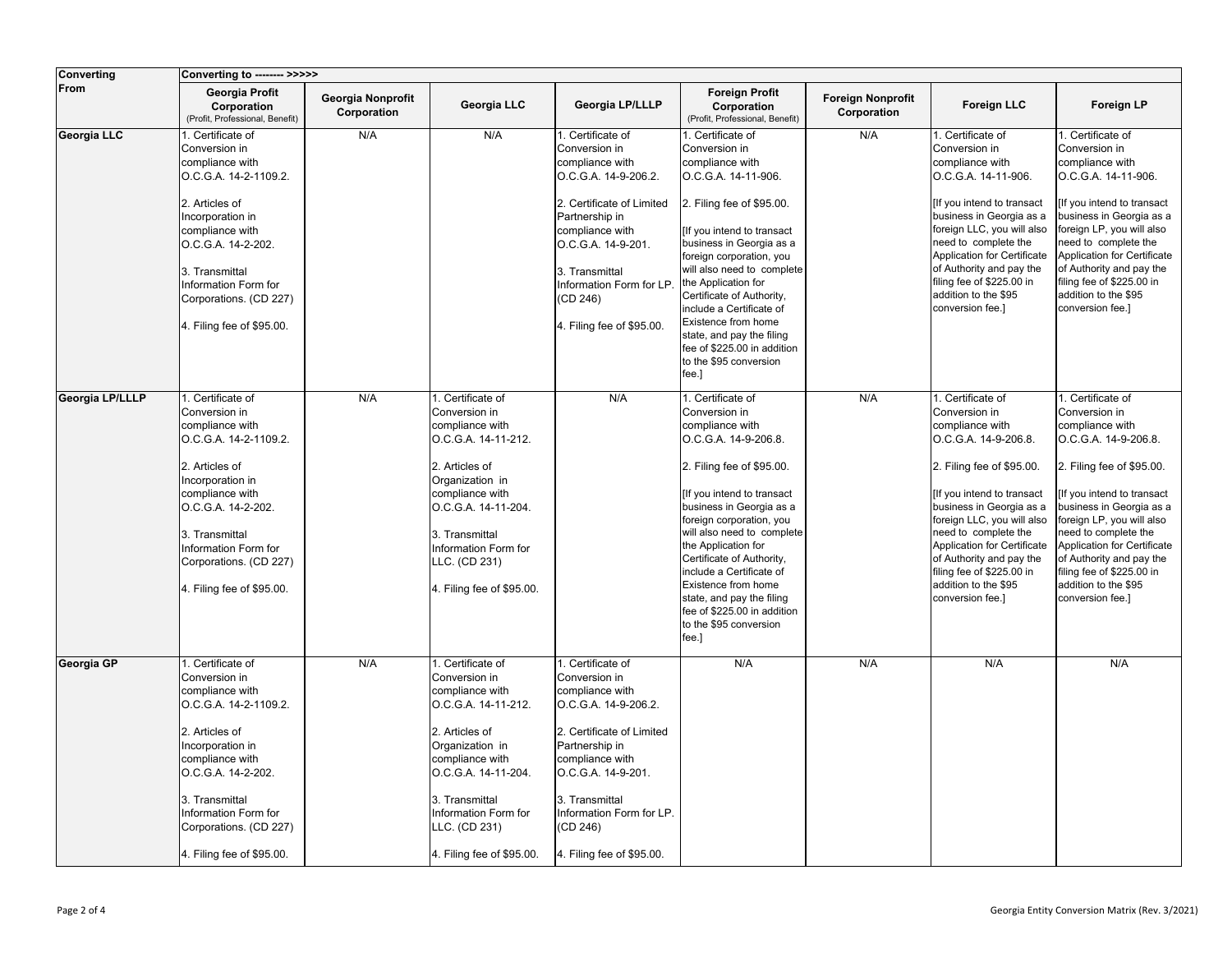| <b>Converting</b>                                                          | Converting to -------- >>>>>                                                                                                                                                                                                                                  |                                                                                                                                                                                                                                            |                                                                                                                                                                                                                                                     |                                                                                                                                                                                                                                                              |                                                                                                                                                                                                                                                        |                                         |                                                                                                                                                          |                                                                                                                                                                                                                      |
|----------------------------------------------------------------------------|---------------------------------------------------------------------------------------------------------------------------------------------------------------------------------------------------------------------------------------------------------------|--------------------------------------------------------------------------------------------------------------------------------------------------------------------------------------------------------------------------------------------|-----------------------------------------------------------------------------------------------------------------------------------------------------------------------------------------------------------------------------------------------------|--------------------------------------------------------------------------------------------------------------------------------------------------------------------------------------------------------------------------------------------------------------|--------------------------------------------------------------------------------------------------------------------------------------------------------------------------------------------------------------------------------------------------------|-----------------------------------------|----------------------------------------------------------------------------------------------------------------------------------------------------------|----------------------------------------------------------------------------------------------------------------------------------------------------------------------------------------------------------------------|
| From                                                                       | <b>GA Profit</b><br>Corporation<br>(Profit, Professional, Benefit)                                                                                                                                                                                            | <b>GA Nonprofit</b><br>Corporation                                                                                                                                                                                                         | <b>GA LLC</b>                                                                                                                                                                                                                                       | <b>GA LP/LLLP</b>                                                                                                                                                                                                                                            | <b>Foreign Profit</b><br>Corporation                                                                                                                                                                                                                   | <b>Foreign Nonprofit</b><br>Corporation | <b>Foreign LLC</b>                                                                                                                                       | <b>Foreign LP</b>                                                                                                                                                                                                    |
| <b>Foreign Profit</b><br>Corporation<br>(Profit, Professional,<br>Benefit) | . Certificate of<br>Conversion in<br>compliance with<br>O.C.G.A. 14-2-1109.2.<br>2. Articles of<br>Incorporation in<br>compliance with<br>O.C.G.A. 14-2-202.<br>3. Transmittal<br>Information Form for<br>Corporations. (CD 227)<br>4. Filing fee of \$95.00. | N/A                                                                                                                                                                                                                                        | 1. Certificate of<br>Conversion in<br>compliance with<br>O.C.G.A. 14-11-212.<br>2. Articles of<br>Organization in<br>compliance with<br>O.C.G.A. 14-11-204.<br>3. Transmittal<br>Information Form for<br>LLC. (CD 231)<br>4. Filing fee of \$95.00. | 1. Certificate of<br>Conversion in<br>compliance with<br>O.C.G.A. 14-9-206.2.<br>2. Certificate of Limited<br>Partnership in<br>compliance with<br>O.C.G.A. 14-9-201.<br>3. Transmittal<br>Information Form for LP.<br>(CD 246)<br>4. Filing fee of \$95.00. | N/A                                                                                                                                                                                                                                                    | N/A                                     | 1. Amended Certificate<br>of Authority in<br>compliance with<br>O.C.G.A. 14-2-1504.<br>2. Application for<br>a Foreign LLC.<br>3. Filing fee of \$20.00. | 1. Amended Certificate<br>of Authority in<br>compliance with<br>O.C.G.A. 14-2-1504.<br>2. Application for<br>Certificate of Authority for Certificate of Authority for<br>a Foreign LP.<br>3. Filing fee of \$20.00. |
| <b>Foreign Nonprofit</b><br>Corporation                                    | N/A                                                                                                                                                                                                                                                           | 1. Certificate of<br>Conversion in<br>compliance with<br>O.C.G.A. 14-3-1120.<br>2. Articles of<br>Incorporation with<br>O.C.G.A. 14-3-202.<br>3. Transmittal<br>nformation Form for<br>Corporations. (CD 227)<br>4. Filing fee of \$95.00. | N/A                                                                                                                                                                                                                                                 | N/A                                                                                                                                                                                                                                                          | N/A                                                                                                                                                                                                                                                    | N/A                                     | N/A                                                                                                                                                      | N/A                                                                                                                                                                                                                  |
| <b>Foreign LLC</b>                                                         | . Certificate of<br>Conversion in<br>compliance with<br>O.C.G.A. 14-2-1109.2.<br>2. Articles of<br>Incorporation in<br>compliance with<br>O.C.G.A. 14-2-202.<br>3. Transmittal<br>Information Form for<br>Corporations. (CD 227)<br>4. Filing fee of \$95.00. | N/A                                                                                                                                                                                                                                        | 1. Certificate of<br>Conversion in<br>compliance with<br>O.C.G.A. 14-11-212.<br>2. Articles of<br>Organization in<br>compliance with<br>O.C.G.A. 14-11-204.<br>3. Transmittal<br>Information Form for<br>LLC. (CD 231)<br>4. Filing fee of \$95.00. | 1. Certificate of<br>Conversion in<br>compliance with<br>O.C.G.A. 14-9-206.2.<br>2. Certificate of Limited<br>Partnership in<br>compliance with<br>O.C.G.A. 14-9-201.<br>3. Transmittal<br>Information Form for LP.<br>(CD 246)<br>4. Filing fee of \$95.00. | 1. Amended Certificate<br>of Authority in<br>compliance with<br>O.C.G.A. 14-11-706.<br>2. Application for<br>Certificate of Authority for<br>a Foreign Corporation.<br>3. Certificate of<br>Existence from home<br>state.<br>4. Filing fee of \$20.00. | N/A                                     | N/A                                                                                                                                                      | 1. Amended Certificate<br>of Authority in<br>compliance with<br>O.C.G.A. 14-11-706.<br>2. Application for<br>Certificate of Authority for<br>a Foreign LP.<br>3. Filing fee of \$20.00.                              |